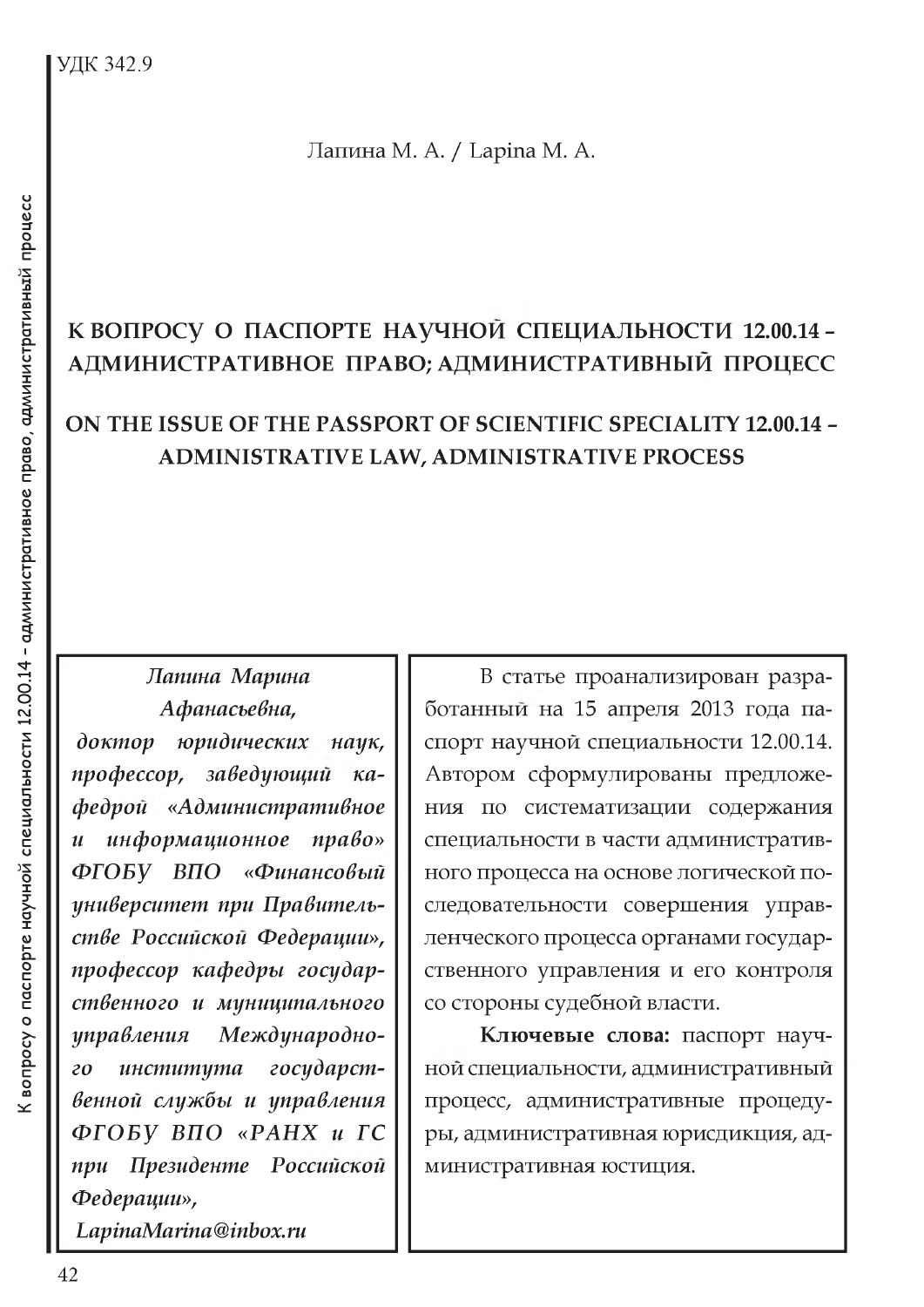*Lapina Marina Afanas'evna, Doctor of law, Professor, head of the Department of "Administrative and Informational Law" at Federal State Budgetary Educational Institution of Higher Professional Education "Financial University under the Government of the Russian Federation"; Professor at the Department of state and municipal management of International Institute of Public Administration and Management Federal State Budgetary Educational Institution of Higher Professional Education "Russian Presidential Academy of National Economy and Public Administration", [LapinaMarina@inbox.ru](mailto:LapinaMarina@inbox.ru)*

The article analyses the passport of scientific specialty 12.00.14 developed from April 15, 2013. The author makes proposals for systematization of the specialty content in part of administrative process on the base of the logical sequence of performing managerial process implemented by public administration bodies, and its control by the judiciary.

**Keywords:** passport of scientific specialty, administrative process, administrative procedures, administrative jurisdiction, administrative justice.

До сих пор не принят новый паспорт научной специальности 12.00.14 административное право; административный процесс. И это неудивительно при таком разбросе мнений ученых на основы институтов административного процесса.

В настоящее время узким кругом экспертов ведется разработка проекта паспорта новой научной специальности 12.00.14.

Как известно, приказом Минобрнауки РФ от 10.01.2012 № 5 «О внесении изменений в Номенклатуру специальностей научных работников, утвержденную приказом Министерства образования и науки Российской Федерации от 25 февраля 2009 г. № 59» п. 12 предписано строку:

| 12.00.14          | Административное право, финансовое право, | Юридические |
|-------------------|-------------------------------------------|-------------|
|                   | информационное право                      |             |
| заменить строкой: |                                           |             |
| 12.00.14          | Административное право; администра-       | Юридические |
|                   | тивный процесс                            |             |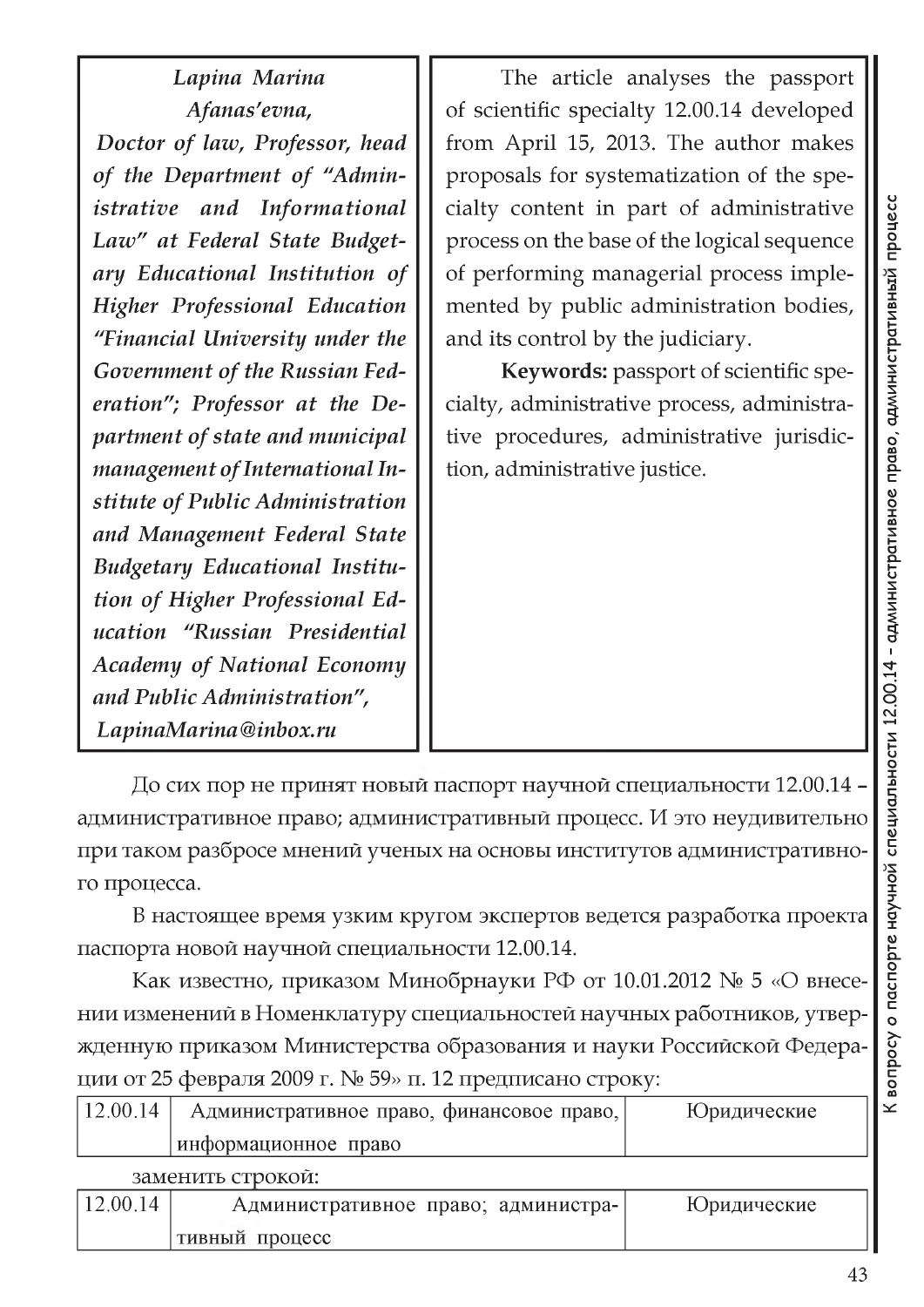И если к проекту по направлению «Административное право» серьезных замечаний у административистов не возникает, то совершенно иная картина складывается в отношении системы административного процесса.

Согласно Проекту паспорта специальности 12.00.14 на 15 апреля 2013 г. предлагается следующее содержание специальности в части административного процесса: теоретическое и прикладное исследование предмета и содержания административно-процессуального права; изучение административно-процессуальных норм, административно-процессуальных отношений, особенностей и принципов административно-процессуальной деятельности, вопросов административной юстиции; исследование проблем учреждения административного судопроизводства и разработка процессуальных аспектов деятельности административных судов; изучение вопросов административно-юрисдикционного процесса; анализ и разработка административных производств; исследование и совершенствование производства по делам об административных правонарушениях.

Проект паспорта разослан по всем профильным Вузам. Аккумулировать все предложения будет Институт законодательства и сравнительного правоведения при Правительстве Российской Федерации и далее обсуждаться в составе Экспертного Совета ВАК. В середине мая 2013 г. все паспорта юридических специальностей будут обсуждаться на Совещании в Саратове  $(CTTA).$ 

В проекте паспорта специальности 12.00.14 предлагается «область исследования «Административный процесс»:

1. Предмет и содержание административно-процессуального права.

2. Административно-процессуальные нормы.

3. Административно-процессуальные отношения.

4. Особенности и принципы административно-процессуальной деятельности.

5. Административная юстиция.

6. Принципы и система административного судопроизводства.

7. Процессуальные аспекты административного судопроизводства.

8. Сравнительное правоведение проблем административной юстиции и административного судопроизводства.

9. Административно-юрисдикционный процесс.

10. Производство по разрешению административно-правовых споров.

11. Производство по принятию правовых актов управления.

12. Производство по рассмотрению обращений граждан и организаций.

 $\overline{\mathbf{Y}}$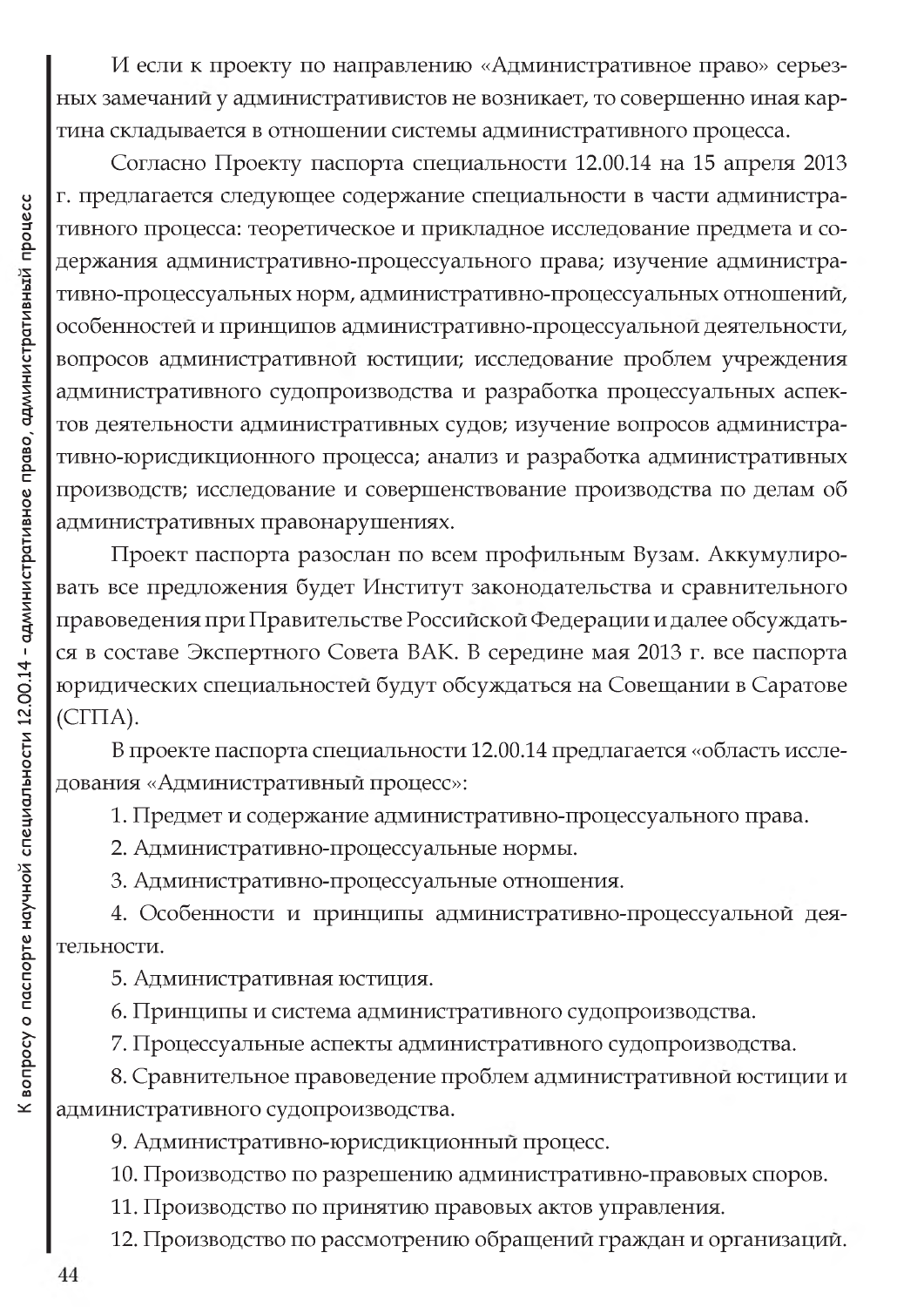13. Производства по делам о поощрениях и наложении дисциплинарных взысканий.

14. Регистрационное производство.

15. Лицензионное производство.

16. Исполнительное производство.

17. Принципы и общие положения производства по делам об административных правонарушениях.

18. Субъекты административной юрисдикции.

19. Участники производства по делам об административных правонарушениях.

20. Доказывание и доказательства по делам об административных правонарушениях.

21. Меры обеспечения производства по делам об административных правонарушениях.

22. Стадии производства по делам об административных правонаруше-НИЯХ».

Исходя из анализируемого построения паспорта научной специальности по направлению «Административный процесс» предлагается, на наш взгляд, не совсем логическая последовательность рассмотрения институтов системы административного процесса. В документе сначала названа почему-то «административно-процессуальная деятельность», которая должна основываться на таких институтах административного процесса как административные процедуры, административная юрисдикция и административная юстиция («административная юстиция и административное судопроизводство»), затем - «административно-юрисдикционный процесс» (без уточнения в каком именно порядке он происходит - в судебном или во внесудебном), далее - восемь видов «административных производств», в некоторых из которых совмещены позитивные и правоохранительные формы правоприменения (например, производство по рассмотрению обращений граждан и организаций (а обращения могут быть как в форме предложений и заявлений, так и в форме жалоб); производство по делам о поощрениях и наложении дисциплинарных взысканий). И лишь единственный вопрос в проекте паспорта касается института административной юрисдикции, сформулированный как «субъекты административной юрисдикции». Судя по месту размещения этого вопроса, речь, скорее всего, будет идти исключительно о субъектах производства по делам об административных правонарушениях.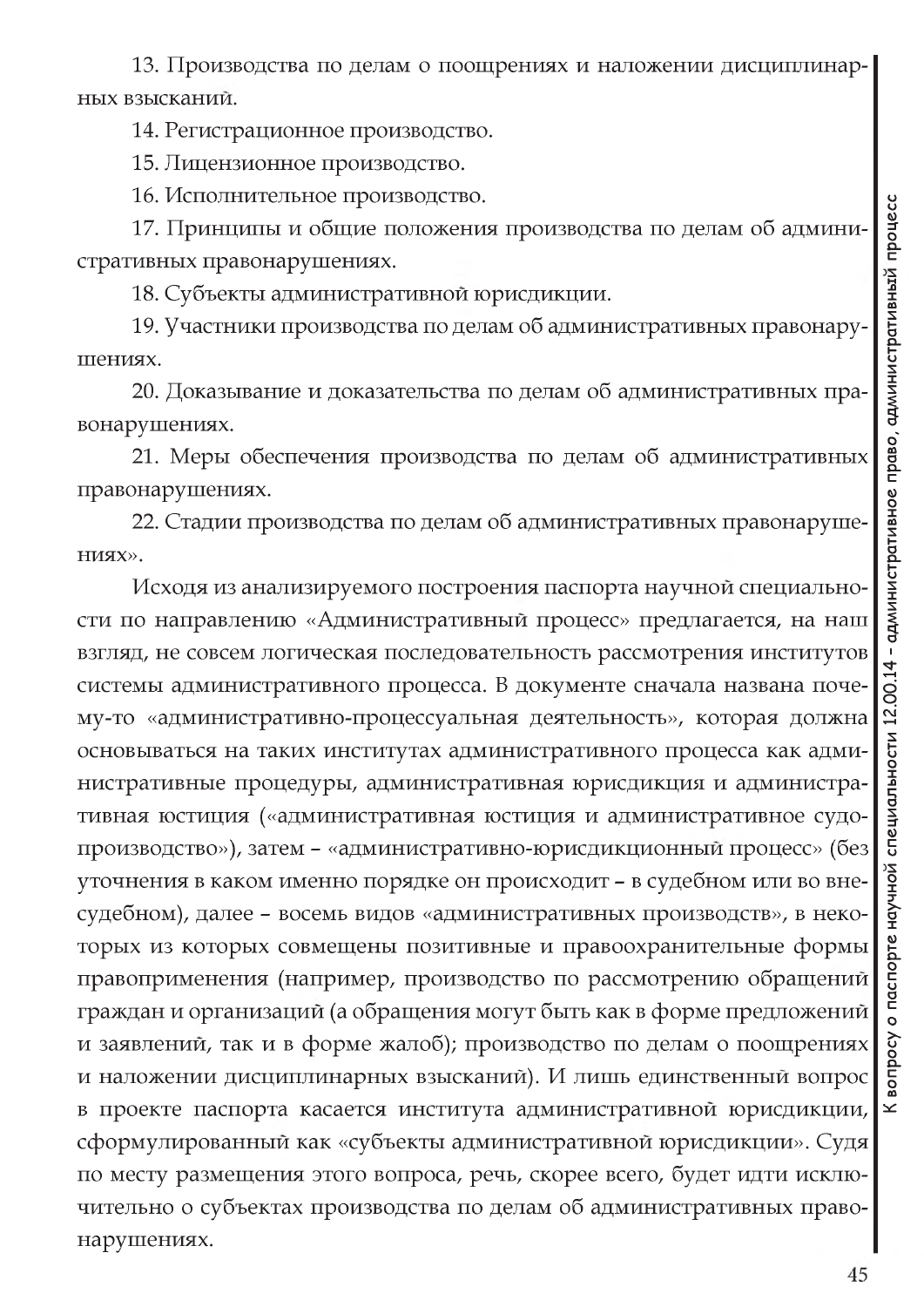На наш взгляд, паспорт научной специальности по направлению «Административный процесс» требует иной логики построения на основе последовательно совершаемых действий в управленческом процессе: сначала правотворчество, затем позитивное правоприменение в рамках института административных процедур, а в случае возникновения спора или при нарушении норм права как во внесудебном (досудебном), так и судебном порядке, в том числе с использованием со стороны судебной власти судебного контроля - применение правоохранительных форм в рамках соответствующих институтов административной юрисдикции и административной юстиции.

Исходя из логики приведенных рассуждений, направление «Административный процесс» должно включать в себя следующие области исследова-НИЯ:

Общие характеристики научной специальности по направлению «Ад- $1.$ министративный процесс»:

Предмет и содержание административного процесса. Административно-процессуальные нормы. Административно-процессуальные отношения. Субъекты административного процесса. Принципы административного права.

Административные процедуры: 2.

Правовая характеристика и виды административных процедур.

Процедуры по принятию правовых нормативных актов.

Процедуры рассмотрения предложений и заявлений по реализации прав и законных интересов граждан и организаций в сфере государственного управления.

Регистрационные процедуры.

Учетные процедуры и процедуры отчетности

Лицензионные и разрешительные процедуры.

Процедуры технического регулирования (сертификации и стандартизации).

Процедуры заключения административного договора.

Процедуры в сфере закупок товаров, работ, услуг для обеспечения публичных (государственных и муниципальных) нужд.

Поощрительные процедуры.

Процедуры, обусловленные прохождением государственной службы.

Процедуры введения и осуществления специальных административно-процессуальных режимов.

Иные административные процедуры.